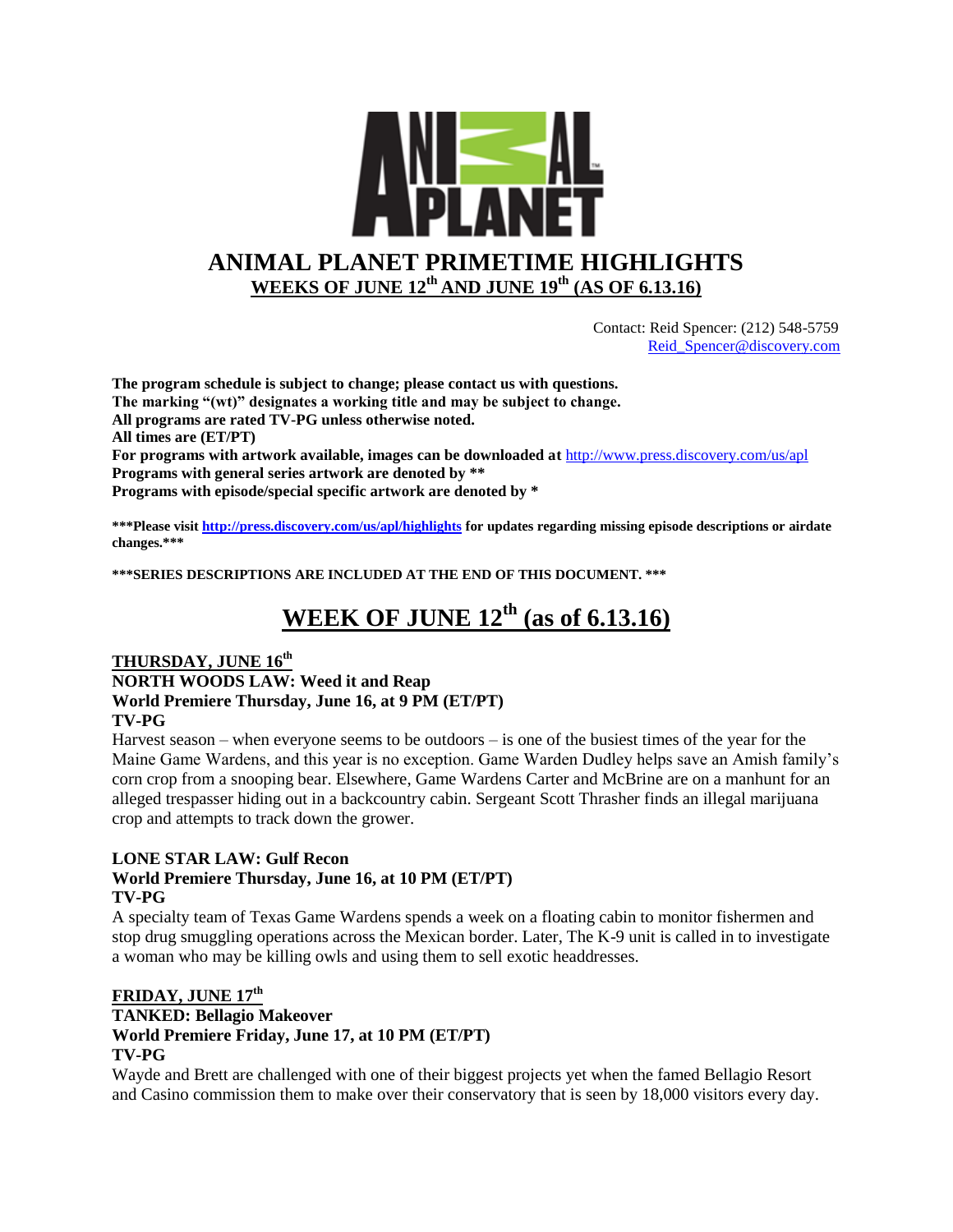The two-month project will turn the area into an underwater adventure with over-the-top sea creatures, water features, coral facades and thousands of plants situated in two 20-foot long saltwater aquariums that will transport their guests into an ocean-like tunnel.

#### **SATURDAY, JUNE 18th**

#### **DR. JEFF: ROCKY MOUNTAIN VET: Episode Title TBD World Premiere Saturday, June 18, at 9 PM (ET/PT) TV-PG**

Dr. Jeff and his team are doing whatever they can to help two Chihuahuas found abandoned in a storm drain. Dr. Jeff is baffled after making a surprising discovery regarding a cat's bizarre and dangerous eating habits. And, out on the plains of Colorado, Dr. Nichols and Dr. Amy are tested when routine surgery on a young horse gets complicated.

#### **THE VET LIFE: No Goats, No Glory**

#### **World Premiere Saturday, June 18, at 10 PM (ET/PT) TV-PG**

After developing a GPS tracker for animals to be used on a client's farm, Dr. Blue and Dr. Ross are put into a serious situation when a baby goat's life is at stake. Meanwhile, back at the clinic, Dr. Lavigne must save a valued family member when a pup enters with an unknown obstruction in its intestines. Later, Dr. Blue and Dr. Ross compete in a cook-off to see who is "best on the grill" with friends and family gathered to witness and settle this dispute once and for all.

# **WEEK OF JUNE 19th (as of 6.13.16)**

#### **THURSDAY, JUNE 23rd**

#### **NORTH WOODS LAW: Dead Moose Talking World Premiere Thursday, June 23, at 9 PM (ET/PT) TV-PG**

As moose season is winding down, wardens are working around the clock to ensure Maine's laws are abided by. A large-scale investigation is waged concerning a moose that's been shot and abandoned in the woods. Hunters illegally baiting wildlife are sleuthed out by Warden Buuck. A camouflaged ATV leads Warden Richardson and Corporal Joy to a convicted felon.

### **LONE STAR LAW: Calm Before the Storm**

#### **World Premiere Thursday, June 23, at 10 PM (ET/PT) TV-PG**

Across Texas, boating and fishing patrols are interrupted by record storms and flooding resulting from weeks of heavy rain. Near Austin, Search and Rescue teams save multiple people from dangerously swift water and roaring tornadoes. Game Wardens Ellis and Powell chase a felon who is illegally carrying a gun in East Texas.

#### **FRIDAY, JUNE 24th**

#### **TANKED: Party Rockin' Tank World Premiere Friday, June 24, at 10 PM (ET/PT) TV-PG**

In this "party rockin'" episode, Wayde and Brett are building a tank for hip-hop artist, dancer and DJ Redfoo of the band LMFAO, who wants a tank that will hype up a crowd and take his disc jockeying skills to the next level. Wayde and Brett challenge themselves to make their very first DJ booth aquarium. The tank will include state-of-the-art turntables and bright-neon fish in a party atmosphere.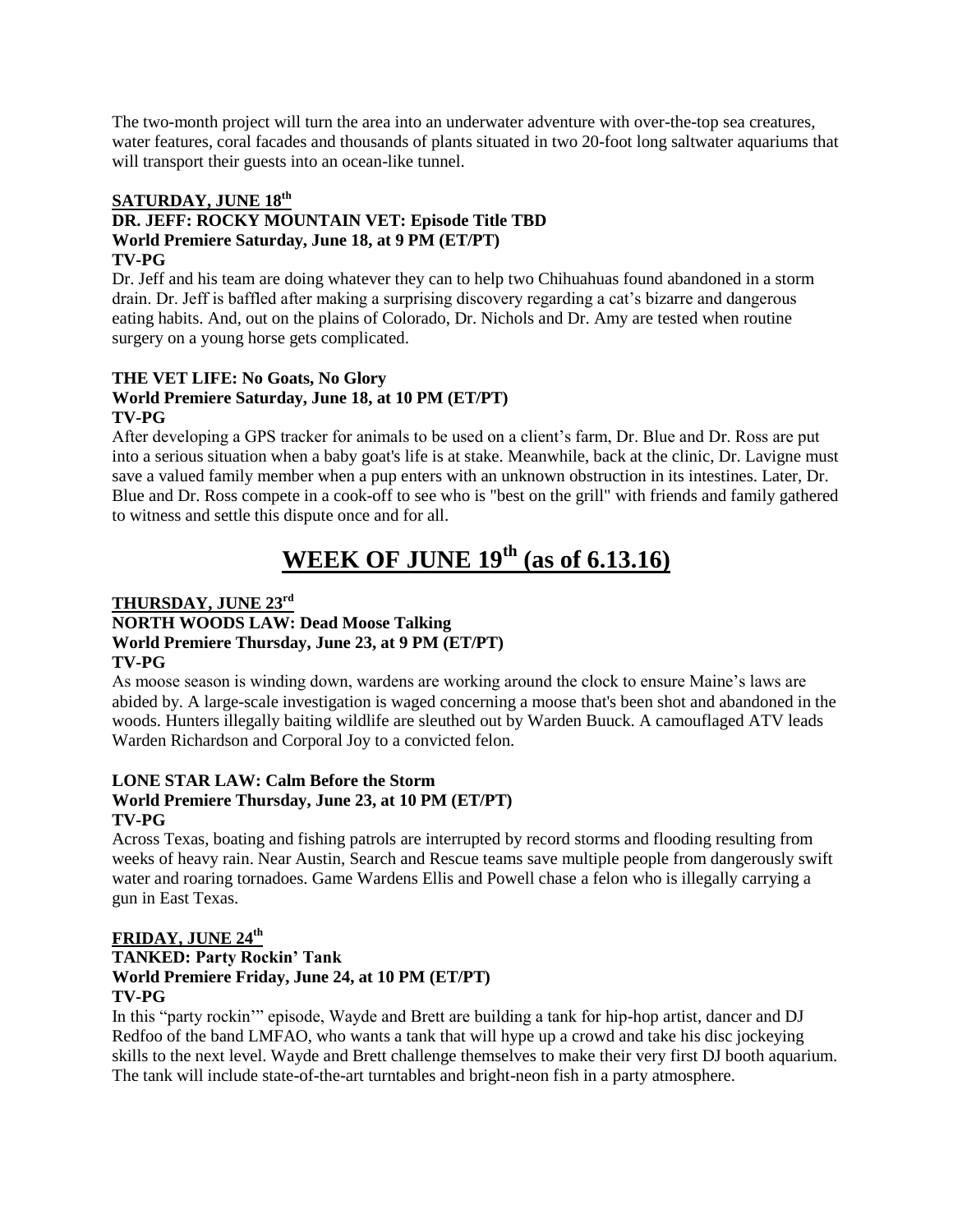#### **SATURDAY, JUNE 25th DR. JEFF: ROCKY MOUNTAIN VET: Episode Title TBD World Premiere Saturday, June 25, at 9 PM (ET/PT) TV-PG**

Dr. Jeff may be the only hope for a beloved dog requiring advanced knee surgery. Dr. Nichols and Dr. Petra team up to tend to a cat's broken elbow. Later, three sugar gliders with attitude problems test the Planned Pethood Plus team's nerves. Dr. Jeff takes his mobile clinic to the Rosebud Reservation in South Dakota to help animals in need.

#### **THE VET LIFE: The Vet Mobile World Premiere Saturday, June 25, at 10 PM (ET/PT) TV-PG**

Dr. Ross is back to work and surprises Dr. Blue and Dr. Lavigne with a mobile vet care unit and the vets enlist Dr. Blue's brother, Tee, to help remodel it. Dr. Lavigne treats a paraplegic dachshund that may be a good candidate for a doggy wheelchair, while Dr. Blue performs surgery on an overweight cat and Dr. Ross treats an iguana with a life threatening abscess. After a lot of time and effort, the mobile unit is completed and the doctors are able to provide low-cost treatment to animals in the community.

# **SERIES DESCRIPTIONS**

*\*Below you will find the series descriptions of the shows airing the weeks of June 12th and June 19th\**

### *NORTH WOODS LAW*

### *Series Airs Thursdays at 9 PM (ET/PT)*

Follow the true adventures of the elite Maine Warden Service, one of the nation's original guardians of the great outdoors. The service's beat begins where the pavement ends, saving lives, fighting crime and preserving Maine's wildlife across the state's sprawling 18 million acres of rugged woods.

Press Site: <https://press.discovery.com/us/apl/programs/northwoods-law/>

### *LONE STAR LAW*

### *Series Airs Thursdays at 10 PM (ET/PT)*

Everything's bigger in Texas, including the jobs of the Texas Game Wardens, who protect the Lone Star State's natural resources and police its 27 million citizens. The men and women of this elite force patrol more than a quarter-million square miles filled with deserts, lakes, piney woods, bayous, plains and coast. While protecting and serving citizens and their surroundings, the Texas Game Wardens are suspect to encounter all the dangers that the state has to offer, and at a moment's notice must rush to rescue flash flood victims, investigate large-scale deer poaching, serve an arrest warrant for drugs, rescue injured wild animals, catch smugglers in the Gulf of Mexico and everything else imaginable in the great state of Texas.

Press Site: <https://press.discovery.com/us/apl/programs/lone-star-law/>

### *TANKED*

### *Series Returns Fridays at 10 PM (ET/PT)*

In **TANKED**, Las Vegas-based Acrylic Tank Manufacturing (ATM), one of the country's most successful builders of aquariums, and co-owners Wayde King and Brett Raymer, two of Sin City's most imaginative businessmen are tasked with building enormous and awe-inspiring tanks and aquariums for top